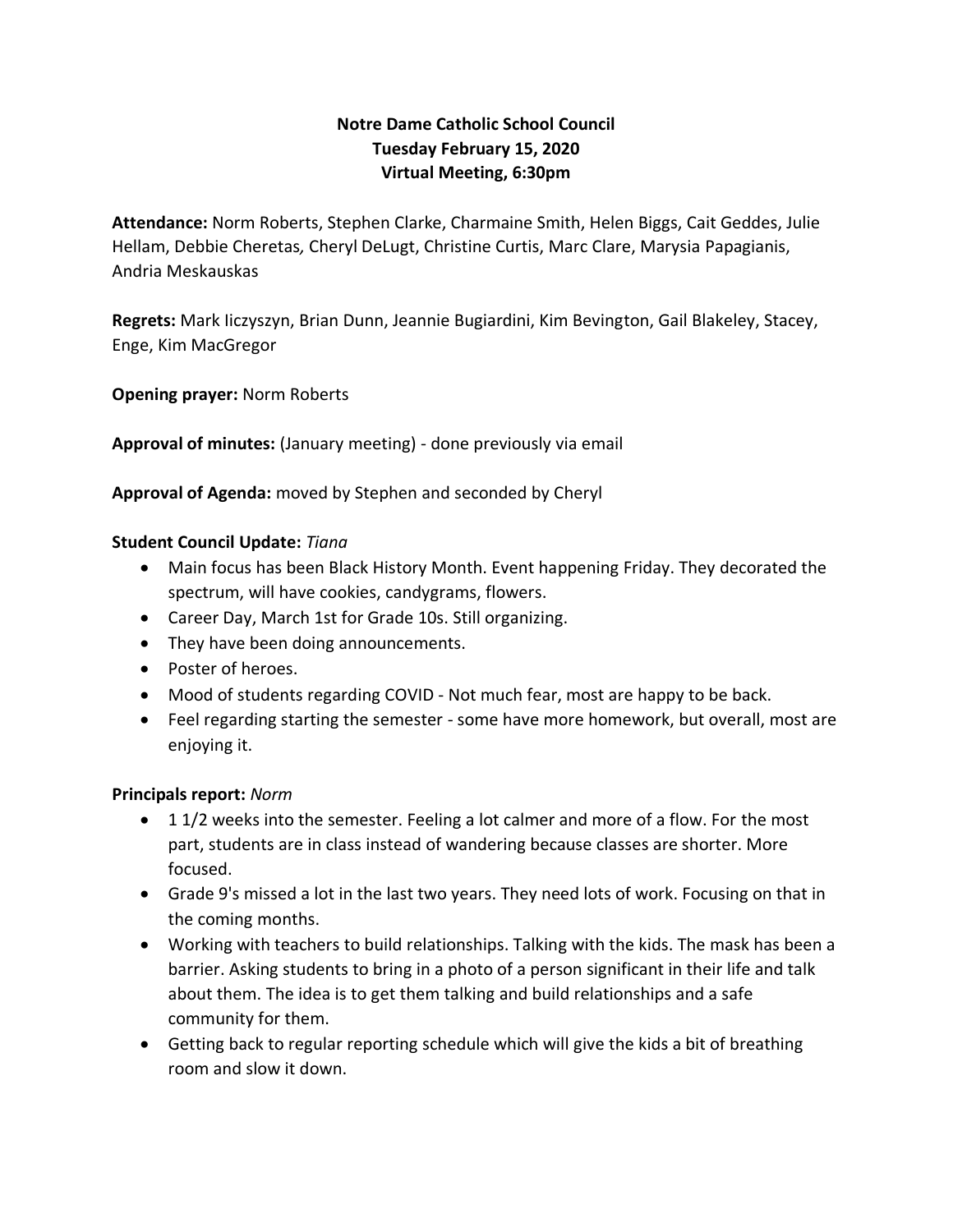- Some extracurriculars have started again. Sports will start next week. Trying to recoup some of the volleyball and basketball season. Swim team has the pool booked. Waiting on ice time for hockey. No spectators as of right now.
- Phys Ed Teachers will be starting outdoor education. Getting ahead of the game with looking into field trips like snowshoeing and dog sledding. Possibly overnight field trips.
- Black History Month. Social justice class from last semester organizing. Student Council have been doing announcements to help celebrate. Tiana is taking the lead on preparing for the speaker.
- Starting to prepare scheduling for next year. Students will start choosing their courses.
- Email will be going out regarding activity fees. Hoping that people will get behind that now that we're back up and running. We really took a hit last year with activity fees. The fee covers the yearbook, locks, my school day app, field trips, speakers and several other activities. Some teachers have made donations towards programming for the students. Usually about 80-90% will pay the activity fee, but this year, only 20-30% (rough guess).
- Some concern regarding new lunch schedule. Some students and parents concerned about splitting up the grade 12's. Reasons and numbers have been explained and it has worked out fine.
- Next week, Breakfast Club will start in the front lobby. Individually wrapped in a paper bag will be a piece of fruit, a muffin and a juice box. This comes from a grant from Halton Food for Life as well as a generous donation from an individual.
- Life skills students now selling popcorn during Friday lunches for a \$1. They sell the popcorn, clean up, and then go back to the class and count the money. The students will be involved in deciding what to do with the money. Possibly chef's coats. Very popular – students were lined up and very patient and it created great energy.
- Feedback for principal's survey must be sent to council and back by March 9th. Cheryl has it.
- Question from Cheryl via Facebook page: OFFSA cancelled? Not sure yet, has been postponed but still on the table.
- Question from Stephen: Any discussion regarding trucker blockade? Norm has heard a little bit. Teachers will be walking a fine line with that, and it will have to be part of the conversation.
- We do have about 8 covid cases currently.

## **PRO Grant Update:** *Cheryl*

- Christine, Cheryl and Stephen are the representatives for Notre Dame.
- First time partnership with Assumption and Corpus Christi.
- Three separate mental well-being events hosted from each school: Assumption is April 28th. Notre Dame is May 5th.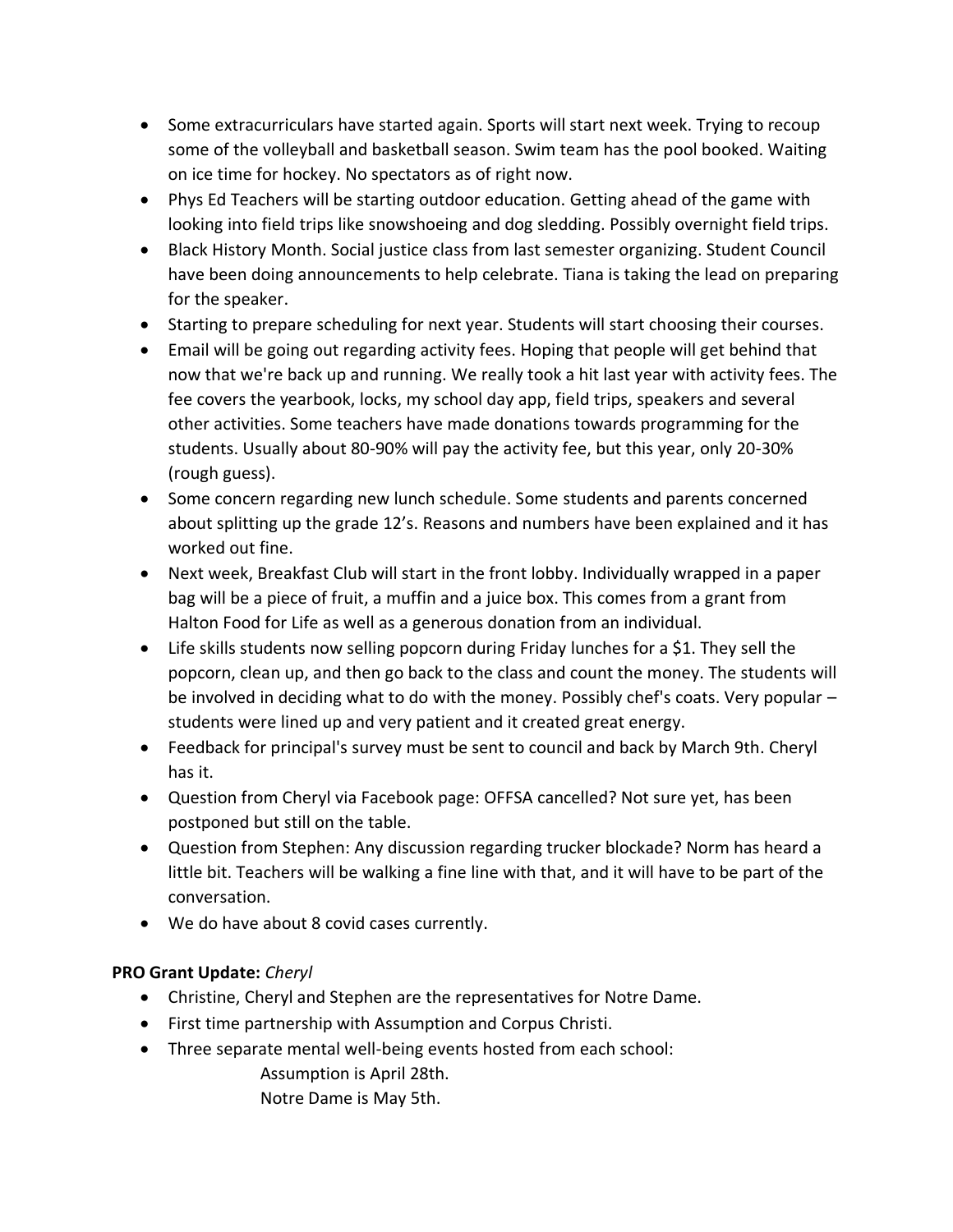Corpus Christi is May 12th.

- Lots going on behind the scenes. Guest speakers have been chosen, marketing, budget, fundraising, donations.
- Questions about tax receipts for businesses that donate. School will provide one for over \$20. Marc will provide more info on donations. Waiting for donation letter to be approved by all schools. Names will be mentioned, and logos will be displayed.
- Budget sent to schools as well.
- Hoping to do a grab bag for parents to take home from the event.
- Came up with the idea of making it a yearly event and calling it Pro Forum, Parents Reaching Out. Subject matter will change each year. Can be a really big thing for our community.
- Christine: Are there any businesses within our parent community that can provide for the parent grab bag that can include a wellness theme? Are there any parents on council that can help with fundraising? Contact Cheryl.
- Norm suggested printing resource booklet through the board- cheaper. Posters etc. as well.
- Norm will talk to business leadership group regarding help with approaching businesses.
- Helen will talk to neighbour from Cogeco. Would like to approach them regarding doing the AV for the event.
- Count for grab bags: 500
- Looking for connections with Lululemon.
- Would any other council members like to help?
- Email to go out to our elementary schools to save the date.

#### **24 Hour Fast – HCCF:** *Marc*

- Takes place March 30-31.
- Anyone can participate. Create team, ask people to join and then sponsor.
- Give something up for 24 hours.
- Lots of info on HCCF website.
- 29 teams and \$50000 raised last year.
- This year's goal 43 teams and \$75000.
- Proceeds go to students in need within HCDSB.
- Canadahelps.org to manage team/donations.
- Tax receipts automatic from Canada Helps.
- Paper pledge form also available.
- Stephen moves to create a group out of council and to challenge the councils from the other 2 schools. Cheryl seconds. He will create team and send out link.

#### **Reports From Leads:**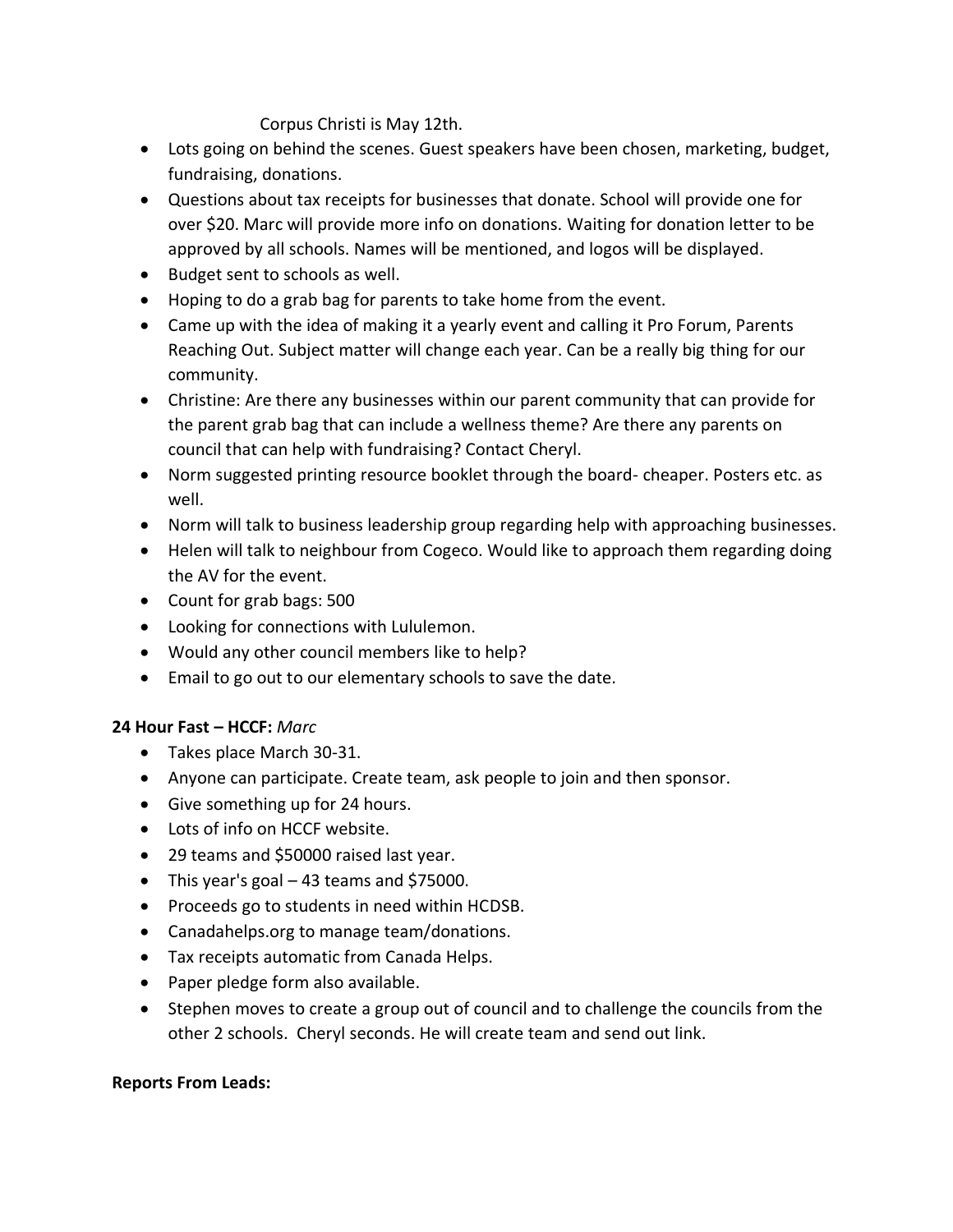#### Communications: *Julie*

- Lots of active parents. Asking lots of questions on Facebook. They need communication 1 week before, they want to know what's going on.
- Lots of questions about report cards.
- Norm: Admin. gets info at the same time, and it goes out right away. Sometimes it takes a while.
- Promoting health and wellness info.
- Shared "Welcome to Next Semester" video, HCCF info, bus route changes, activity fee.
- We need to get more info out to parents regarding different pathways and courses etc.

## Events/fundraising: *Christine.*

- Nothing new.
- Still have Cobs and Mabels Labels.
- If anyone has any ideas, please bring it forward, looking at doing a new fundraiser after March break.

### Parish: *Norm*

- Working with the priests around reference letters for the teacher*s.*
- Father Paul coming in to do a blessing. Encouraging him to be a presence in the school.

### OAPSE: *Cait*

- Letter has been sent out OAPSE has an opportunity to have a voice with the ministry regarding the recovery plan for learning. Series of 5 questions open to everyone. Posted on Facebook group as well.
- Question from Cheryl? Is the ministry still expecting students to have two online courses to graduate after the two years that they've had with online school. Norm: yes, but parents can opt out.

#### Treasurer: *Jeannie not present*

Chaplain: *Norm*

- Chaplain has been doing announcements and getting students involved.
- He's in the process of developing a leadership panel to promote working together and better communications. Will include a teacher and a student from each organization in the school that will get together for regular meetings.

#### **New Business:**

• No cafeteria? What other creative ways can we offer food to our students?  *-*Norm – we do have pizza twice a week and it will be moved to earlier in the day and sold at lunch.